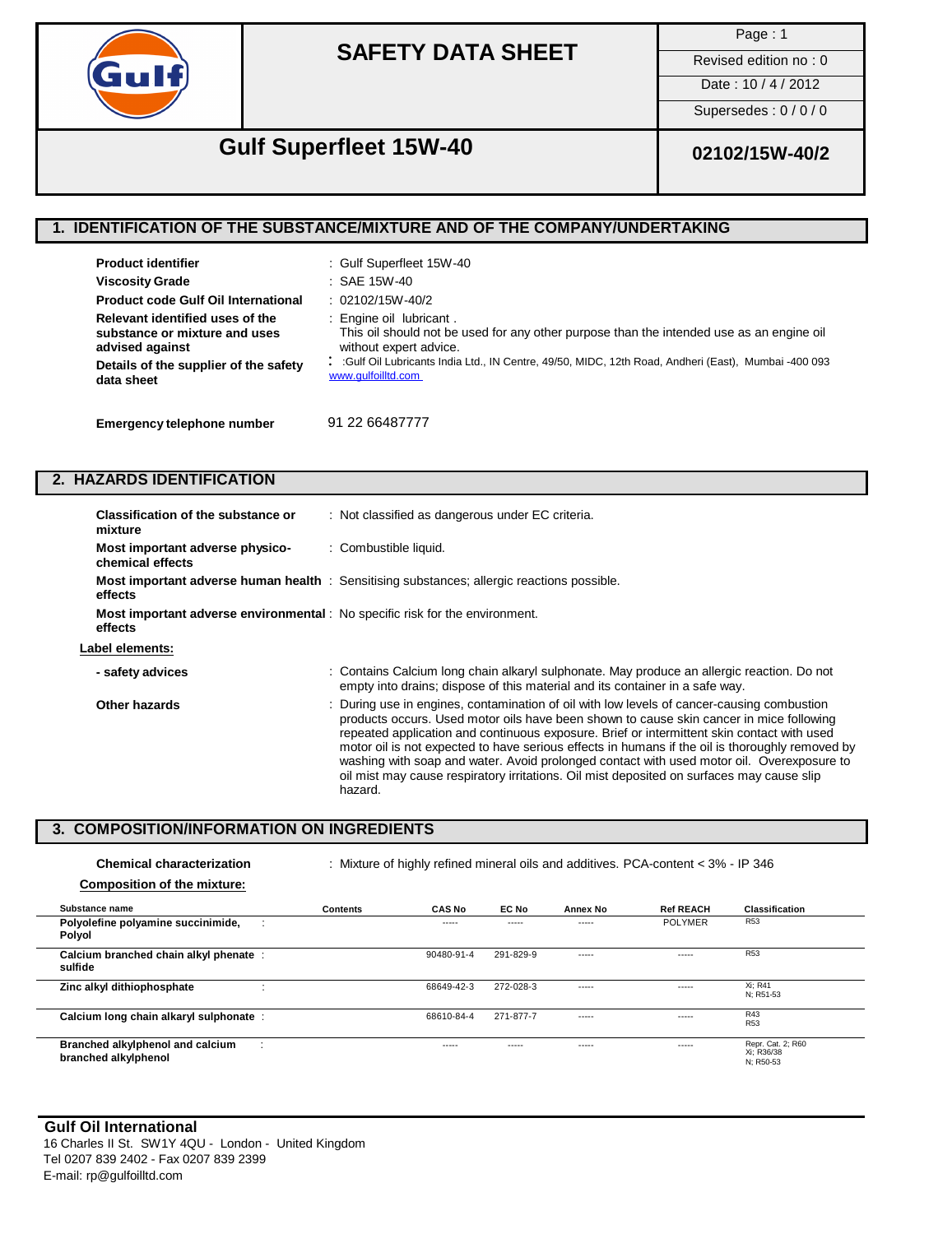

Page : 2

Revised edition no : 0

#### Date : 10 / 4 / 2012

Supersedes : 0 / 0 / 0

## **Gulf Superfleet 15W-40 02102/15W-40/2**

#### **Substance name Calcium long chain alkaryl sulphonate** : **Contents CAS No EC No Annex No Ref REACH Classification** ----- ----- ----- ----- R53 **Polyolefine polyaminesuccinimide,** : and the state of the state of the state of the state of the state of the state of the state of the state of the state of the state of the state of the state of the state of the state o **molybdene complex Other information** ----- ----- ----- ----- : See § 16 for full text of all R- phrases. **Description of first aid measures: - after inhalation - after contact with skin** : Assure fresh air breathing. If you feel unwell, seek medical advice. : Wash skin thoroughly with mild soap and water. Remove contaminated clothing and shoes. Never use kerosine or gasoline for cleaning the skin. : Rinse immediately with plenty of water. Seek medical attention if irritation develops. : Seek medical attention immediately. Do not induce vomiting. **- after contact with the eyes - after ingestion Most important symptoms and effects,** : Symptoms of overexposure to vapours include drowsiness, weakness, headache, dizziness, **both acute and delayed** nausea, vomiting, dimming of vision. **Indication of any immediate medical** : The ingestion of lubricating oils is an unlikely event. No specific therapy is indicated in view of **attention and special treatment needed** the very low toxicity of the base oil(s) the very low toxicity of the base oil(s) and other components. Treat with supportive measures **4. FIRST AID MEASURES SECTION 3. COMPOSITION/INFORMATION ON INGREDIENTS (continued)**

as appropriate to the patient's condition.

### **5. FIRE-FIGHTING MEASURES**

| Suitable extinguishing media<br>Extinguishing media which shall not<br>be used for safety reasons | : Water fog. Carbon dioxide. Foam. Dry chemical product.<br>: Do not use a heavy water stream.                                                                                                                                                                                                 |
|---------------------------------------------------------------------------------------------------|------------------------------------------------------------------------------------------------------------------------------------------------------------------------------------------------------------------------------------------------------------------------------------------------|
| Special hazards arising from the<br>substance or mixture                                          | : Under fire conditions, hazardous fumes will be present.                                                                                                                                                                                                                                      |
| <b>Advice for firefighters</b>                                                                    | : Wear self-contained breathing apparatus, rubber boots and thick rubber gloves.<br>Do not enter fire area without proper protective equipment, including respiratory protection.<br>Use water spray or fog for cooling exposed containers.<br>Avoid fire-fighting water to enter environment. |

### **6. ACCIDENTAL RELEASE MEASURES**

#### **Personal precautions, protective equipment and emergency procedures:**

| - for non-emergency personnel                            | : Evacuate unnecessary personnel.                                                                                                                                                                         |
|----------------------------------------------------------|-----------------------------------------------------------------------------------------------------------------------------------------------------------------------------------------------------------|
| - for emergency responders                               | : Equip cleanup crew with proper protection. Wear suitable protective clothing, gloves and eye<br>or face protection. Remove ignition sources.                                                            |
| <b>Environmental precautions</b>                         | : Contain any spills with dikes or absorbents to prevent migration and entry into sewers or<br>streams. Avoid release to the environment. Notify authorities if liquid enters sewers or public<br>waters. |
| Methods and material for containment:<br>and cleaning up | Clean up any spills as soon as possible, using an absorbent material to collect it. Use suitable<br>disposal containers.                                                                                  |
| Reference to other sections                              | $\therefore$ See Heading 8 & 13                                                                                                                                                                           |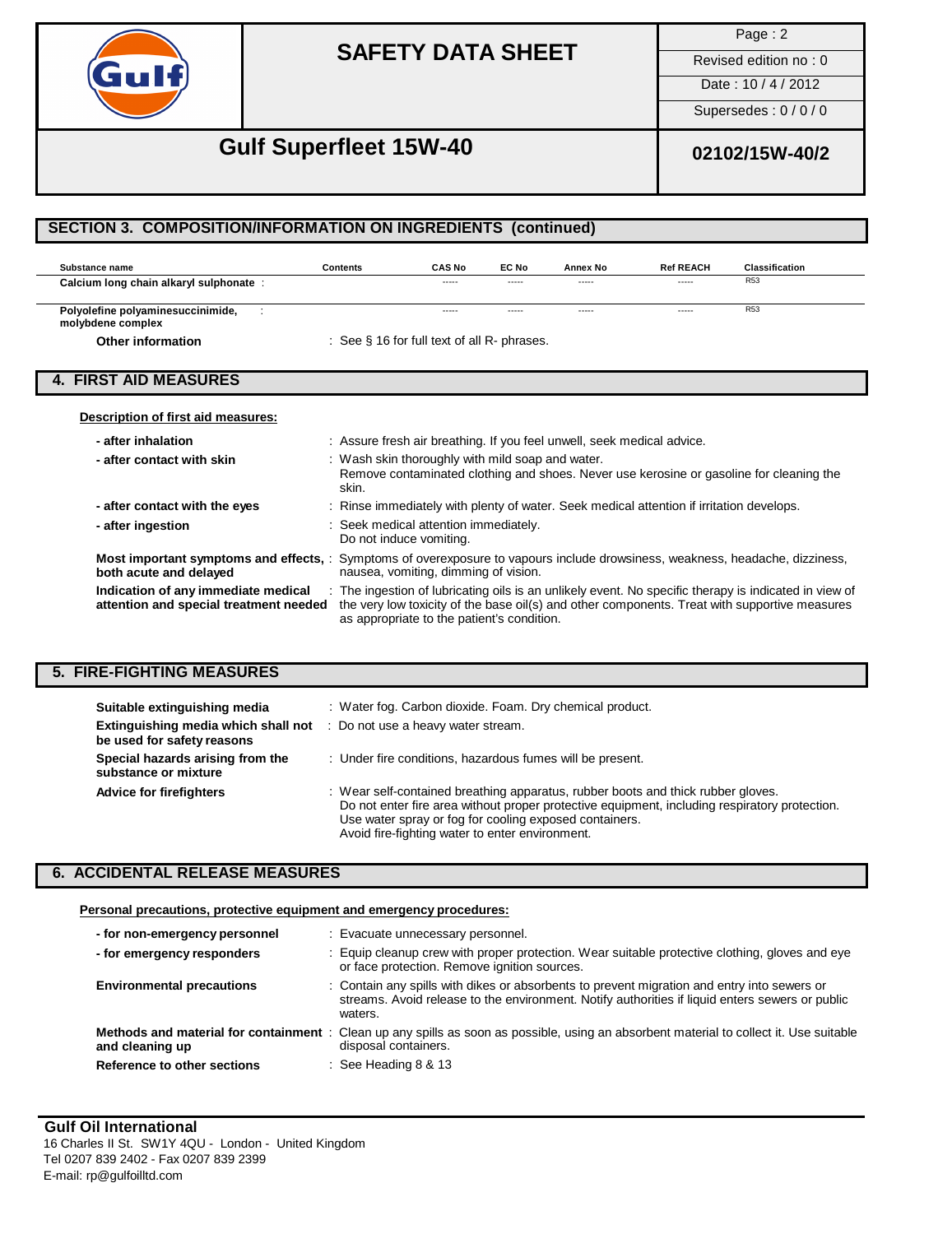

Page : 3

Revised edition no : 0 Date: 10 / 4 / 2012

Supersedes : 0 / 0 / 0

# **Gulf Superfleet 15W-40 02102/15W-40/2**

### **SECTION 6. ACCIDENTAL RELEASE MEASURES (continued)**

| <b>7. HANDLING AND STORAGE</b>                                  |                                                                                                                                                                                                                                                                                    |
|-----------------------------------------------------------------|------------------------------------------------------------------------------------------------------------------------------------------------------------------------------------------------------------------------------------------------------------------------------------|
| Precautions for safe handling                                   | : Keep away from sources of ignition. No naked lights. No smoking. Use only in well ventilated<br>areas. Avoid release to the environment. Do no eat, drink or smoke when using this product.<br>Wash hands and other exposed areas with soap and water before leaving work.       |
| Conditions for safe storage, including<br>any incompatibilities | Store this product in a dry location where it can be protected from the elements. Store in<br>tightly closed, properly ventilated containers away from heat, sparks, open flame, strong<br>oxidizers, radiations, and other initiators.<br>Keep at temperature not exceeding 50°C. |
| Specific end use(s)                                             | : Use only as engine oil.                                                                                                                                                                                                                                                          |

### **8. EXPOSURE CONTROLS/PERSONAL PROTECTION**

### **Control parameters:**

**Occupational exposure limit values:**

| - Australia                                                               | : National exposure standards for atmosperic contaminants in the occupational environment;<br>Time-Weighted Average (normal eight-hour working day, for a five-day working week): 5 mg/<br>m <sup>3</sup> for oil mist, refined mineral. (National Occupational Health & Safety Commission [NOHSC:<br>1003(1995)]                                                                                                                                                                                                          |
|---------------------------------------------------------------------------|----------------------------------------------------------------------------------------------------------------------------------------------------------------------------------------------------------------------------------------------------------------------------------------------------------------------------------------------------------------------------------------------------------------------------------------------------------------------------------------------------------------------------|
| - Canada                                                                  | : The American Conference of Governmental Industrial Hygienists (ACGIH) has assigned<br>mineral oil mist a threshold limit value (TLV) of 5 mg/m(3) as a Time Weighted Average (<br>TWA) for a normal 8-hour workday and a 40-hour workweek and a short-term exposure limit (<br>STEL) of 10 mg/m(3) for periods not to exceed 15 minutes. Exposures at the STEL<br>concentration should not be repeated more than four times a day and should be separated by<br>intervals of at least 60 minutes.<br>[ACGIH 1994, p. 28] |
| - EU                                                                      | : Occupational Exposure Standard (OES) of 5 mg/m <sup>3</sup> ,<br>8-hour time-weighted average reference period for oil mist.                                                                                                                                                                                                                                                                                                                                                                                             |
| - USA                                                                     | : The American Conference of Governmental Industrial Hygienists (ACGIH) has assigned<br>mineral oil mist a threshold limit value (TLV) of 5 mg/m(3) as a Time Weighted Average (<br>TWA) for a normal 8-hour workday and a 40-hour workweek and a short-term exposure limit (<br>STEL) of 10 mg/m(3) for periods not to exceed 15 minutes. Exposures at the STEL<br>concentration should not be repeated more than four times a day and should be separated by<br>intervals of at least 60 minutes.<br>[ACGIH 1994, p. 28] |
| <b>Occupational Exposure Limits</b>                                       |                                                                                                                                                                                                                                                                                                                                                                                                                                                                                                                            |
| <b>Biological limit values</b>                                            | : No data available.                                                                                                                                                                                                                                                                                                                                                                                                                                                                                                       |
| <b>Exposure controls:</b>                                                 |                                                                                                                                                                                                                                                                                                                                                                                                                                                                                                                            |
| Appropriate engineering controls                                          | : Provide adequate ventilation to minimize dust and/or vapour concentrations.                                                                                                                                                                                                                                                                                                                                                                                                                                              |
| Individual protection measures, such<br>as personal protective equipment: |                                                                                                                                                                                                                                                                                                                                                                                                                                                                                                                            |
| - eye / face protection                                                   | : Chemical goggles or safety glasses (EN 166)                                                                                                                                                                                                                                                                                                                                                                                                                                                                              |
| - skin protection                                                         | : Wear suitable protective clothing.                                                                                                                                                                                                                                                                                                                                                                                                                                                                                       |
| - hand protection                                                         | : Wear suitable gloves resistant to chemical penetration. (EN 374)                                                                                                                                                                                                                                                                                                                                                                                                                                                         |
| - respiratory protection                                                  | : The use of Filtertype A (EN 141) is recommended If exceeding the Occupational Exposure<br>Limit.                                                                                                                                                                                                                                                                                                                                                                                                                         |
| - others                                                                  | : Do not wear leather soled shoes.                                                                                                                                                                                                                                                                                                                                                                                                                                                                                         |

### **Gulf Oil International** 16 Charles II St. SW1Y 4QU - London - United Kingdom Tel 0207 839 2402 - Fax 0207 839 2399

E-mail: [rp@gulfoilltd.com](mailto:rp@gulfoilltd.com)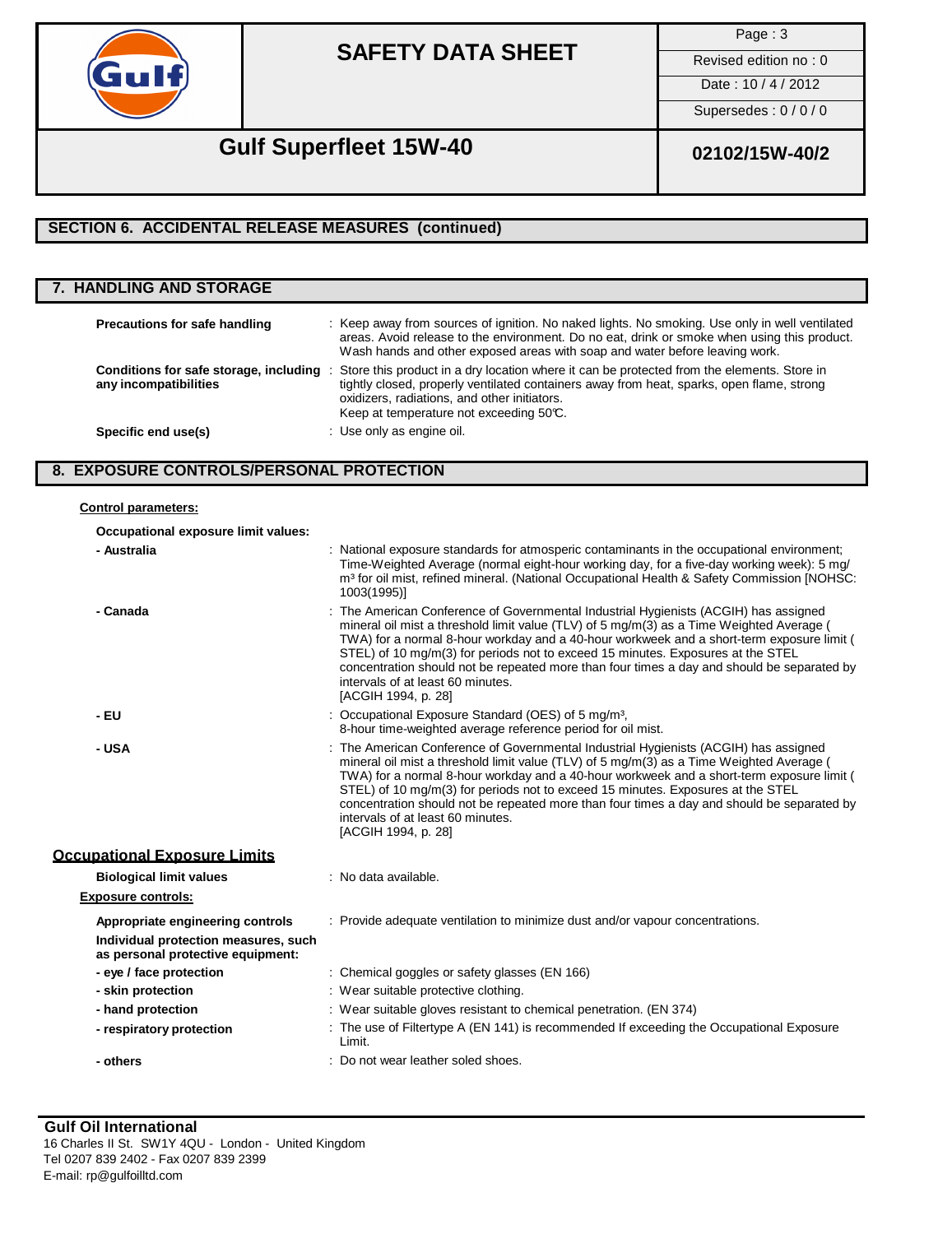

Page : 4

Revised edition no : 0

Date: 10 / 4 / 2012

Supersedes : 0 / 0 / 0

# **Gulf Superfleet 15W-40 02102/15W-40/2**

### **SECTION 8. EXPOSURE CONTROLS/PERSONAL PROTECTION (continued)**

**Environmental exposure controls** : Avoid release to the environment.

### **9. PHYSICAL AND CHEMICAL PROPERTIES**

|  |  |  |  | Information on basic physical and chemical properties: |  |
|--|--|--|--|--------------------------------------------------------|--|
|  |  |  |  |                                                        |  |

| - physical state         | : Oily liquid.                                     |
|--------------------------|----------------------------------------------------|
| - colour                 | : Yellow-brown.                                    |
| - odour                  | : Light odour of petroleum.                        |
| - flash point            | :230C                                              |
| - density $@$ 15°C       | $: 896$ kg/m <sup>3</sup>                          |
| - solubility in water    | : Insoluble.                                       |
| - viscosity $@$ 100 $@$  | $: 14.17 \text{ cSt}$                              |
| - pour point             | .27C                                               |
| <b>Other information</b> | : See Product Data Sheet for detailed information. |
|                          |                                                    |

### **10. STABILITY AND REACTIVITY**

| <b>Reactivity</b>                  | : No data available.                  |
|------------------------------------|---------------------------------------|
| <b>Chemical stability</b>          | : Stable under normal conditions.     |
| Possibility of hazardous reactions | : None under normal conditions.       |
| <b>Conditions to avoid</b>         | : Extremely high or low temperatures. |
| Incompatible materials             | : Strong oxidizing agents.            |
| Hazardous decomposition products   | : None under normal conditions.       |

### **11. TOXICOLOGICAL INFORMATION**

|  | Information on toxicological effects: |  |
|--|---------------------------------------|--|
|  |                                       |  |

| - acute toxicity                          | : No specific toxicity data on this product available.                                                                                                                                                                                                   |
|-------------------------------------------|----------------------------------------------------------------------------------------------------------------------------------------------------------------------------------------------------------------------------------------------------------|
| - irritation                              | : Not expected to be an irritant to eyes or skin.<br>Inhalation of fumes or vapours may cause respiratory irritation.                                                                                                                                    |
| - corrosivity                             | : No adverse health effects were noted.                                                                                                                                                                                                                  |
| - sensitisation                           | : Repeated exposure may cause sensitization due to an allergic reaction of the skin.                                                                                                                                                                     |
| - repeated dose toxicity                  | : No data available.                                                                                                                                                                                                                                     |
| - carcinogenicity                         | : This product contains mineral oils which are considered to be severely refined and not<br>considered to be carcinogenic under IARC. All of the oils in this product have been<br>demonstrated to contain less than 3% extractables by the IP 346 test. |
| - mutagenicity                            | : Not expected to be mutagenetic.                                                                                                                                                                                                                        |
| - reproductive toxicity                   | : Not expected to be toxic.                                                                                                                                                                                                                              |
| Information on likely routes of exposure: |                                                                                                                                                                                                                                                          |
| - after ingestion                         | : Ingestion may cause nausea, vomiting and diarrhoea.                                                                                                                                                                                                    |
| - after inhalation                        | : Inhalation of vapours may cause respiratory irritation.                                                                                                                                                                                                |
| - after skincontact                       | : Prolonged or repeated skin contact with the material will remove natural oils and could lead to<br>a dermatitis.                                                                                                                                       |
| - after eyecontact                        | : Slight eye irritant upon direct contact.                                                                                                                                                                                                               |
|                                           |                                                                                                                                                                                                                                                          |

### **Gulf Oil International**

16 Charles II St. SW1Y 4QU - London - United Kingdom Tel 0207 839 2402 - Fax 0207 839 2399 E-mail: [rp@gulfoilltd.com](mailto:rp@gulfoilltd.com)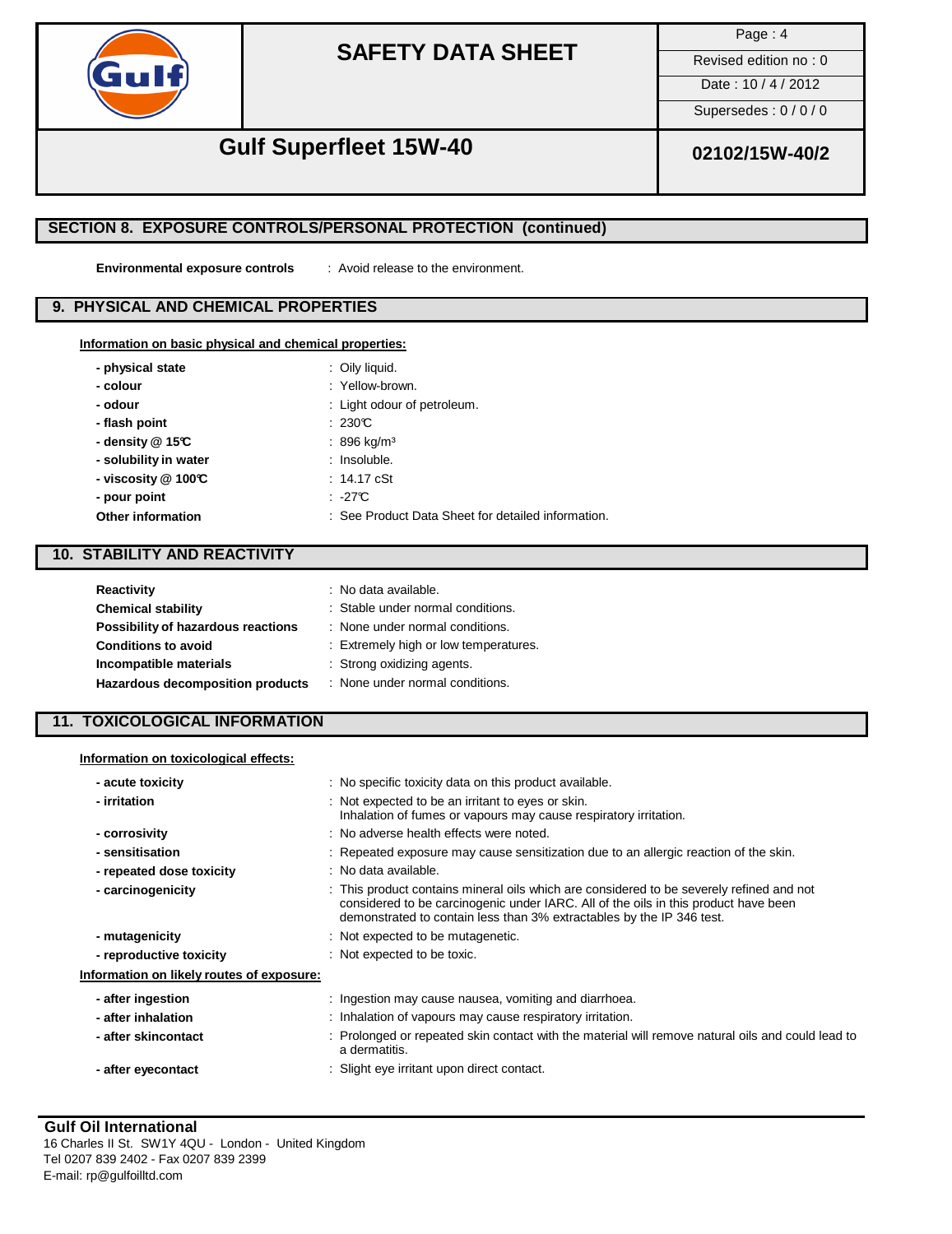

Page : 5

Revised edition no : 0

Date: 10 / 4 / 2012

Supersedes : 0 / 0 / 0

# **Gulf Superfleet 15W-40 02102/15W-40/2**

### **SECTION 11. TOXICOLOGICAL INFORMATION (continued)**

| Symptoms related to the physical,<br>chemical and toxicological<br>characteristics                                                               | : No adverse health effects were noted. |
|--------------------------------------------------------------------------------------------------------------------------------------------------|-----------------------------------------|
| <b>Delayed and immediate effects as well</b> : No adverse health effects were noted.<br>as chronic effects from short and long-<br>term exposure |                                         |
| Other toxicological information                                                                                                                  | : No data available.                    |

### **12. ECOLOGICAL INFORMATION**

| <b>Toxicity</b>                                             | No specific ecotoxicity data on this product available.                                                                                                                         |
|-------------------------------------------------------------|---------------------------------------------------------------------------------------------------------------------------------------------------------------------------------|
| Persistence and degradability                               | : Major components are inherently biodegradable.                                                                                                                                |
| <b>Bioaccumulative potential</b>                            | : Not determined.                                                                                                                                                               |
| Mobility in soil                                            | : It is to be expected small mobility in soil. Some or a few components may get into the soil and<br>may cause pollution of ground water. Product spreads on the water surface. |
| <b>Results of PBT and vPvB assessment</b> : Not applicable. |                                                                                                                                                                                 |
| Other adverse effects                                       | : May contaminate water supplies.                                                                                                                                               |
|                                                             |                                                                                                                                                                                 |

### **13. DISPOSAL CONSIDERATIONS**

| Waste treatment methods        | : Dispose in a safe manner in accordance with local/national regulations.<br>See Directive 2001/118/EC                                                               |
|--------------------------------|----------------------------------------------------------------------------------------------------------------------------------------------------------------------|
| Waste Code European Waste List | : 13 02 05 - mineral-based non-chlorinated engine, gear and lubricating oils.<br>1501 10 - packaging containing residues of or contaminated by dangerous substances. |

## **14. TRANSPORT INFORMATION**

Not regulated.

## **15. REGULATORY INFORMATION**

### **Safety, health and environmental regulations/legislation specific for the substance or mixture:**

| - Australian Inventory of Chemical<br><b>Substances (AICS)</b>                        | : All components are in compliance with chemical notification requirements in Australia.                                                           |
|---------------------------------------------------------------------------------------|----------------------------------------------------------------------------------------------------------------------------------------------------|
| - Canadian Environmental Protection<br>Act (CEPA)                                     | : All components are in compliance with the Canadian Environmental Protection Act (CEPA)<br>and are present on the Domestic Substances List (DSL). |
| - European Inventory of Existing<br><b>Commercial Chemical Substances</b><br>(EINECS) | : All components listed.                                                                                                                           |
| - USA Toxic Substances Control Act<br>(TSCA)                                          | : All components of this material are on the US TSCA Inventory or are exempt.                                                                      |
| - Water Hazard Classification<br>(Germany):                                           | : Water Hazard Class: 1 - low hazard to waters                                                                                                     |
| <b>Chemical safety assessment</b>                                                     | : Not determined.                                                                                                                                  |